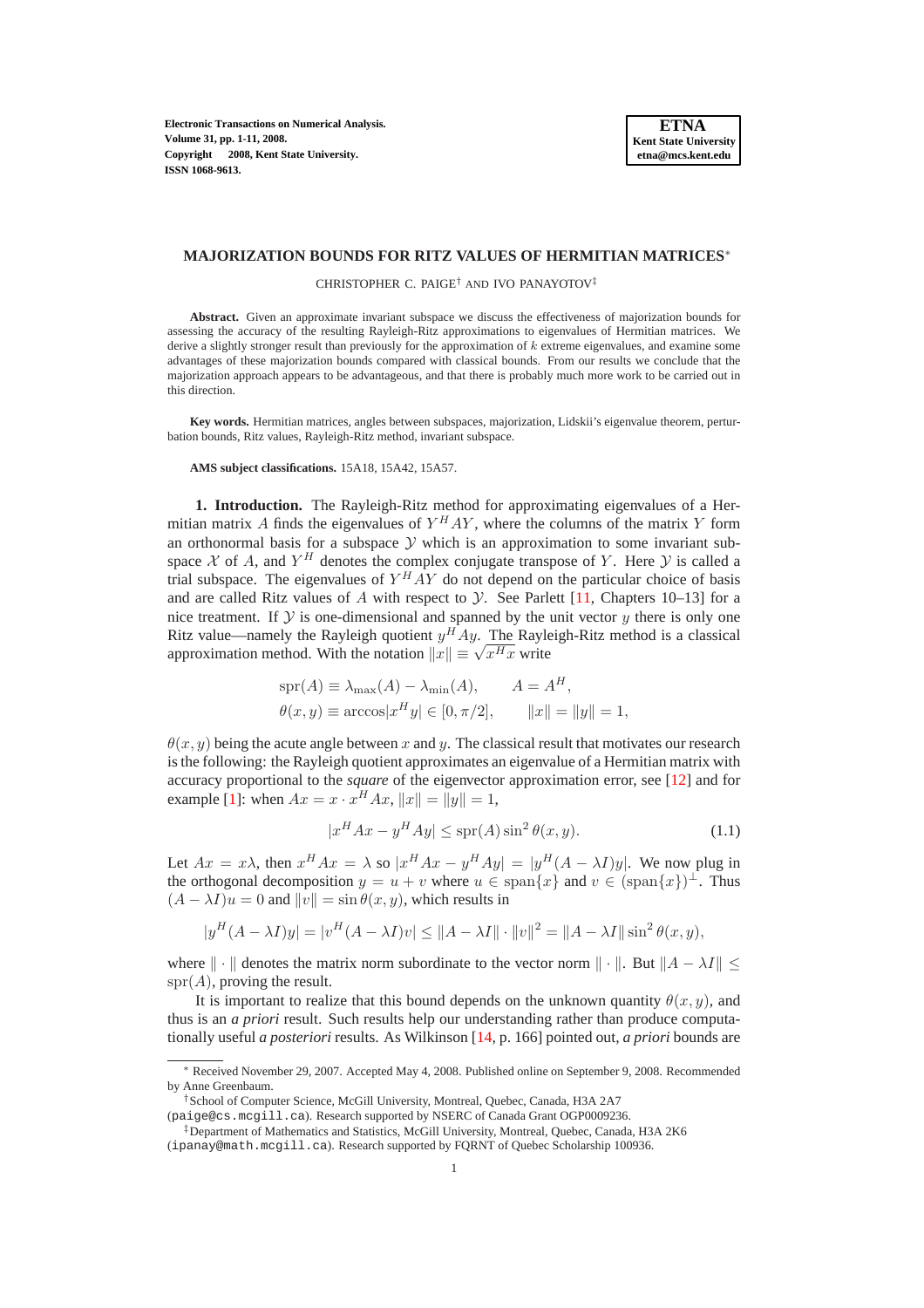**ETNA Kent State University etna@mcs.kent.edu**

# 2 C. C. PAIGE and I. PANAYOTOV

of great value in assessing the relative performance of algorithms. Thus while  $(1.1)$  is very interesting in its own right—depending on  $\sin^2 \theta(x, y)$  rather than  $\sin \theta(x, y)$ —it could also be useful for assessing the performance of algorithms that iterate vectors y approximating x. in order to also approximate  $x^H Ax$ .

Now suppose an algorithm produced a succession of k-dimensional subspaces  $\mathcal{Y}^{(j)}$  approximating an invariant subspace  $X$  of A. For example the block Lanczos algorithm of Golub and Underwood [\[4\]](#page-10-3) is a Krylov subspace method which does this. In what ways can we generalize [\(1.1\)](#page-0-0) to subspaces X and Y with dim  $\mathcal{X} = \dim \mathcal{Y} = k > 1$ ? In [\[7\]](#page-10-4) Knyazev and Argentati stated the following conjecture generalizing  $(1.1)$  to the multidimensional set-ting. (See Section [2.1](#page-1-0) for the definitions of  $\lambda(\cdot)$  and  $\theta(\cdot, \cdot)$ ).

<span id="page-1-3"></span>CONJECTURE 1.1. Let  $\mathcal{X}, \mathcal{Y}$  be subspaces of  $\mathbb{C}^n$  having the same dimension k, with *orthonormal bases given by the columns of the matrices X and Y respectively. Let*  $A \in \mathbb{C}^{n \times n}$ *be a Hermitian matrix, and let* X *be* A*-invariant. Then*

<span id="page-1-1"></span>
$$
|\lambda(X^H A X) - \lambda(Y^H A Y)| \prec_w \text{spr}(A) \sin^2 \theta(\mathcal{X}, \mathcal{Y}).
$$
 (1.2)

<span id="page-1-6"></span>Here ' $\prec_w$ ' denotes the weak submajorization relation, a concept which is explained in Section [2.2.](#page-2-0) Argentati, Knyazev, Paige and Panayotov [\[1\]](#page-9-0) provided the following answer to the conjecture.

<span id="page-1-2"></span>THEOREM 1.2. Let  $X$ ,  $Y$  be subspaces of  $\mathbb{C}^n$  having the same dimension k, with or*thonormal bases given by the columns of the matrices* X and Y *respectively. Let*  $A \in \mathbb{C}^{n \times n}$ *be a Hermitian matrix, and let* X *be* A*-invariant. Then*

$$
|\lambda(X^H A X) - \lambda(Y^H A Y)| \prec_w \text{spr}(A) \left(\sin^2 \theta(\mathcal{X}, \mathcal{Y}) + \frac{\sin^4 \theta(\mathcal{X}, \mathcal{Y})}{2}\right). \tag{1.3}
$$

<span id="page-1-5"></span>*Moreover, if the* A*-invariant subspace* X *corresponds to the set of* k *largest or smallest eigenvalues of* A *then*

$$
|\lambda(X^H A X) - \lambda(Y^H A Y)| \prec_w \text{spr}(A) \sin^2 \theta(\mathcal{X}, \mathcal{Y}).
$$
 (1.4)

<span id="page-1-7"></span>REMARK 1.3. This is slightly weaker than Conjecture [1.1—](#page-1-1)we were unable to prove the full conjecture, although all numerical tests we have done suggest that it is true. In numerical analysis we are mainly interested in these results as the angles become small, and then there is minimal difference between the right hand sides of  $(1.3)$  and  $(1.2)$ , so proving the full Conjecture [1.1](#page-1-1) is largely of mathematical interest.

Having thus motivated and reviewed Conjecture [1.1,](#page-1-1) in Section [2](#page-1-4) we give the necessary notation and basic theory, then in Section [3](#page-3-0) prove a slightly stronger result than [\(1.4\)](#page-1-5), since in practice we are usually interested in the extreme eigenvalues. In Section [4](#page-6-0) we derive results to show some benefits of these majorization bounds in comparison with the classical *a priori* eigenvalue error bounds [\(1.1\)](#page-0-0), and add comments in Section [5.](#page-9-1) This is ongoing research, and there is probably much more to be found on this topic.

# **2. Definitions and Prerequisites.**

<span id="page-1-4"></span><span id="page-1-0"></span>**2.1. Notation.** For  $x = [\xi_1, ..., \xi_n]^T$ ,  $y = [\eta_1, ..., \eta_n]^T$ ,  $u = [\mu_1, ..., \mu_n]^T \in \mathbb{R}^n$ , we use  $x^{\downarrow} \equiv [\xi_1^{\downarrow}, \dots, \xi_n^{\downarrow}]^T$  to denote x with its elements rearranged in descending order, while  $x^{\uparrow} \equiv [\xi_1^{\uparrow}, \dots, \xi_n^{\uparrow}]^T$  denotes x with its elements rearranged in ascending order. We use |x| to denote the vector x with the absolute value of its components and use ' $\leq$ ' to compare real vectors componentwise. Notice that  $x \leq y \Rightarrow x^{\downarrow} \leq y^{\downarrow}$ , otherwise there would exist a first i such that  $x_1^{\downarrow} \geq \cdots \geq x_i^{\downarrow} > y_i^{\downarrow} \geq \cdots \geq y_n^{\downarrow}$ , leaving only  $i-1$  elements  $y_1^{\downarrow}, \ldots, y_{i-1}^{\downarrow}$  to dominate the *i* elements  $x_1^{\downarrow}, \ldots, x_i^{\downarrow}$ , a contradiction.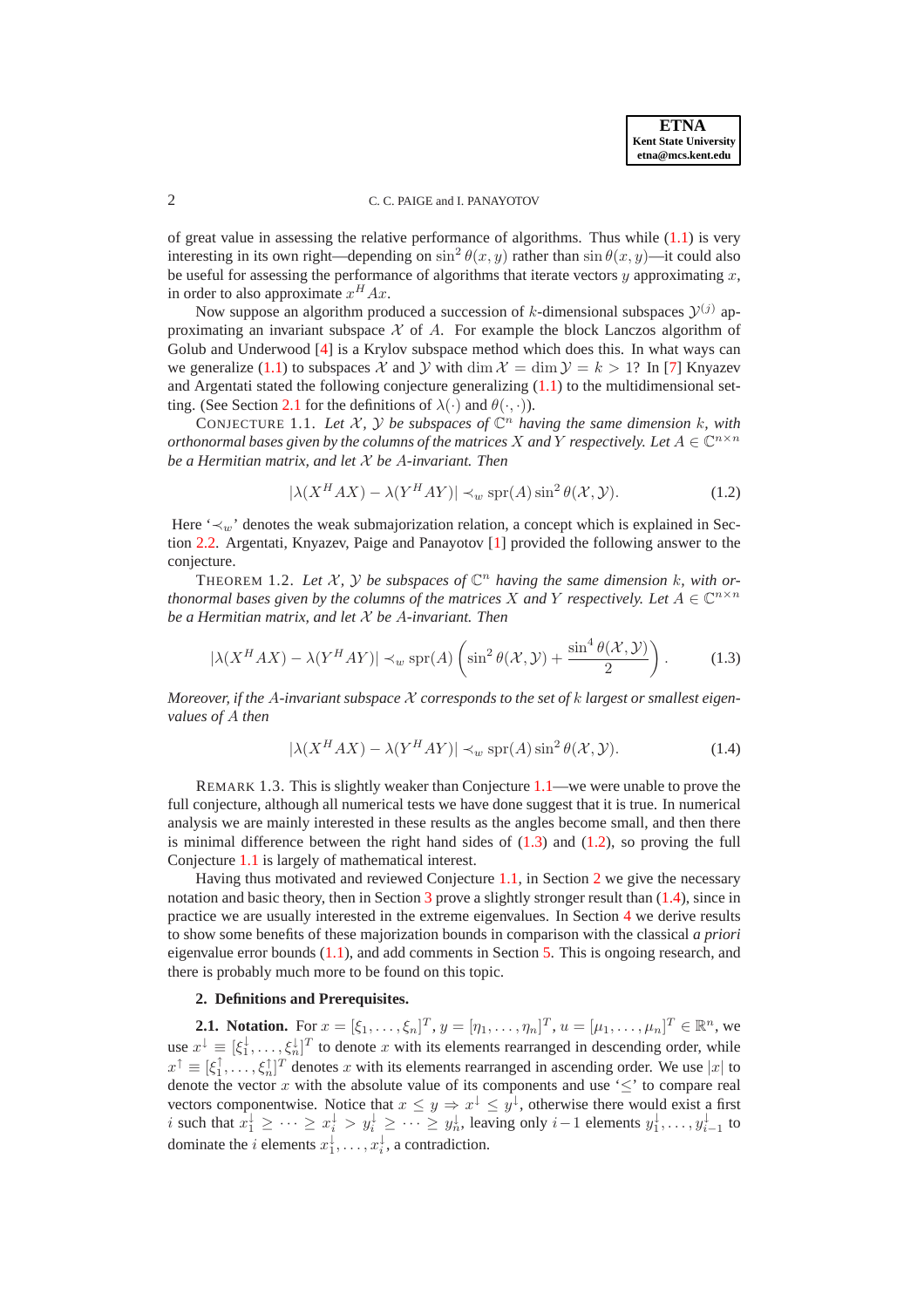# RITZ VALUES OF HERMITIAN MATRICES 3

For real vectors x and y the expression  $x \prec y$  means that x is majorized by y, while  $x \prec_w y$  means that x is weakly submajorized by y. These concepts are explained in Section [2.2.](#page-2-0)

In our discussion  $A \in \mathbb{C}^{n \times n}$  is a Hermitian matrix,  $\mathcal{X}, \mathcal{Y}$  are subspaces of  $\mathbb{C}^n$ , and  $\mathcal{X}$  is A-invariant. We write  $\mathcal{X} = \mathcal{R}(X) \subset \mathbb{C}^n$  whenever the subspace  $\mathcal{X}$  is equal to the range of the matrix X with *n* rows. The unit matrix is I and  $e \equiv [1, \ldots, 1]^T$ . We use offdiag(B) to denote B with its diagonal elements set to zero, while diag  $of(B) \equiv B - of(\text{diag}(B))$ .

We write  $\lambda(A) \equiv \lambda^{\downarrow}(A)$  for the *vector* of eigenvalues of  $A = A^H$  arranged in descending order, and  $\sigma(B) \equiv \sigma^{\downarrow}(B)$  for the vector of singular values of B arranged in descending order. Individual eigenvalues and singular values are denoted by  $\lambda_i(A)$  and  $\sigma_i(B)$ , respectively. The distance between the largest and smallest eigenvalues of A is denoted by spr(A) =  $\lambda_1(A) - \lambda_n(A)$ , and the 2-norm of B is  $\sigma_1(B) = ||B||$ .

The acute angle between two unit vectors x and y is denoted by  $\theta(x, y)$  and is defined by  $\cos \theta(x, y) = |x^H y| = \sigma(x^H y)$ . Let X and  $\mathcal{Y} \subset \mathbb{C}^n$  be subspaces of the same dimension k, each with orthonormal bases given by the columns of the matrices  $X$  and  $Y$  respectively. We denote the vector of principal angles between  $\mathcal X$  and  $\mathcal Y$  by  $\theta(\mathcal X, \mathcal Y) \equiv \theta^{\downarrow}(\mathcal X, \mathcal Y)$ , and define it using  $\cos \theta(\mathcal{X}, \mathcal{Y}) = \sigma^{\dagger}(X^H Y)$ ; e.g., [\[3\]](#page-9-2), [\[5,](#page-10-5) §12.4.3].

<span id="page-2-0"></span>**2.2. Majorization.** Majorization compares two real n-vectors. Majorization inequalities appear naturally, e.g., when describing the spectrum or singular values of sums and products of matrices. Majorization is a well developed tool applied extensively in theoretical matrix analysis (see, e.g., [\[2,](#page-9-3) [6,](#page-10-6) [10\]](#page-10-7)), but recently it has also been applied in the analysis of matrix algorithms; e.g., [\[8\]](#page-10-8). We briefly introduce the subject and state a few theorems which we use, followed by two nice theorems we do not use.

<span id="page-2-1"></span>We say that  $x \in \mathbb{R}^n$  is weakly submajorized by  $y \in \mathbb{R}^n$ , written  $x \prec_w y$ , if

<span id="page-2-2"></span>
$$
\sum_{i=1}^{k} \xi_i^{\downarrow} \le \sum_{i=1}^{k} \eta_i^{\downarrow}, \qquad 1 \le k \le n,
$$
\n(2.1)

while x is majorized by y, written  $x \prec y$ , if [\(2.1\)](#page-2-1) holds together with

$$
\sum_{i=1}^{n} \xi_i = \sum_{i=1}^{n} \eta_i.
$$
\n(2.2)

The linear inequalities of these two majorization relations define convex sets in  $\mathbb{R}^n$ . Geometrically  $x \prec y$  if and only if the vector x is in the convex hull of all vectors obtained by permuting the coordinates of y; see, e.g., [\[2,](#page-9-3) Theorem II.1.10]. If  $x \prec_w y$  one can also infer that x is in a certain convex set depending on  $y$ , but in this case the description is more complicated. In particular this convex set need not be bounded. However if  $x, y \ge 0$  then the corresponding convex set is indeed bounded, see for example the pentagon in Figure [3.2.](#page-5-0)

From [\(2.1\)](#page-2-1)  $x \le y \Rightarrow x^{\perp} \le y^{\perp} \Rightarrow x \prec_w y$ , but  $x \prec_w y \not\Rightarrow x^{\perp} \le y^{\perp}$ . The majorization relations ' $\prec$ ' and ' $\prec_w$ ' share some properties with the usual inequality relation ' $\leq$ ', but not all, so one should deal with them carefully. Here are basic results we use. It follows from [\(2.1\)](#page-2-1) and [\(2.2\)](#page-2-2) that  $x + u \prec x^{\downarrow} + u^{\downarrow}$  (see, e.g., [\[2,](#page-9-3) Corollary II.4.3]), so with the logical '&'

<span id="page-2-5"></span>
$$
\{x \prec_w y\} \& \{u \prec_w v\} \& \cdots \Rightarrow x + u + \cdots \prec x^{\downarrow} + u^{\downarrow} + \cdots \prec_w y^{\downarrow} + v^{\downarrow} + \cdots. \tag{2.3}
$$

Summing the elements shows this also holds with ' $\prec_w$ ' replaced by ' $\prec'$ .

THEOREM 2.1. Let  $x, y \in \mathbb{R}^n$ . Then

<span id="page-2-4"></span><span id="page-2-3"></span>
$$
x \prec_w y \Leftrightarrow \exists u \in \mathbb{R}^n \text{ such that } x \le u \ \& \ u \prec y; \tag{2.4}
$$

$$
x \prec_w y \Leftrightarrow \exists u \in \mathbb{R}^n \text{ such that } x \prec u \And u \leq y. \tag{2.5}
$$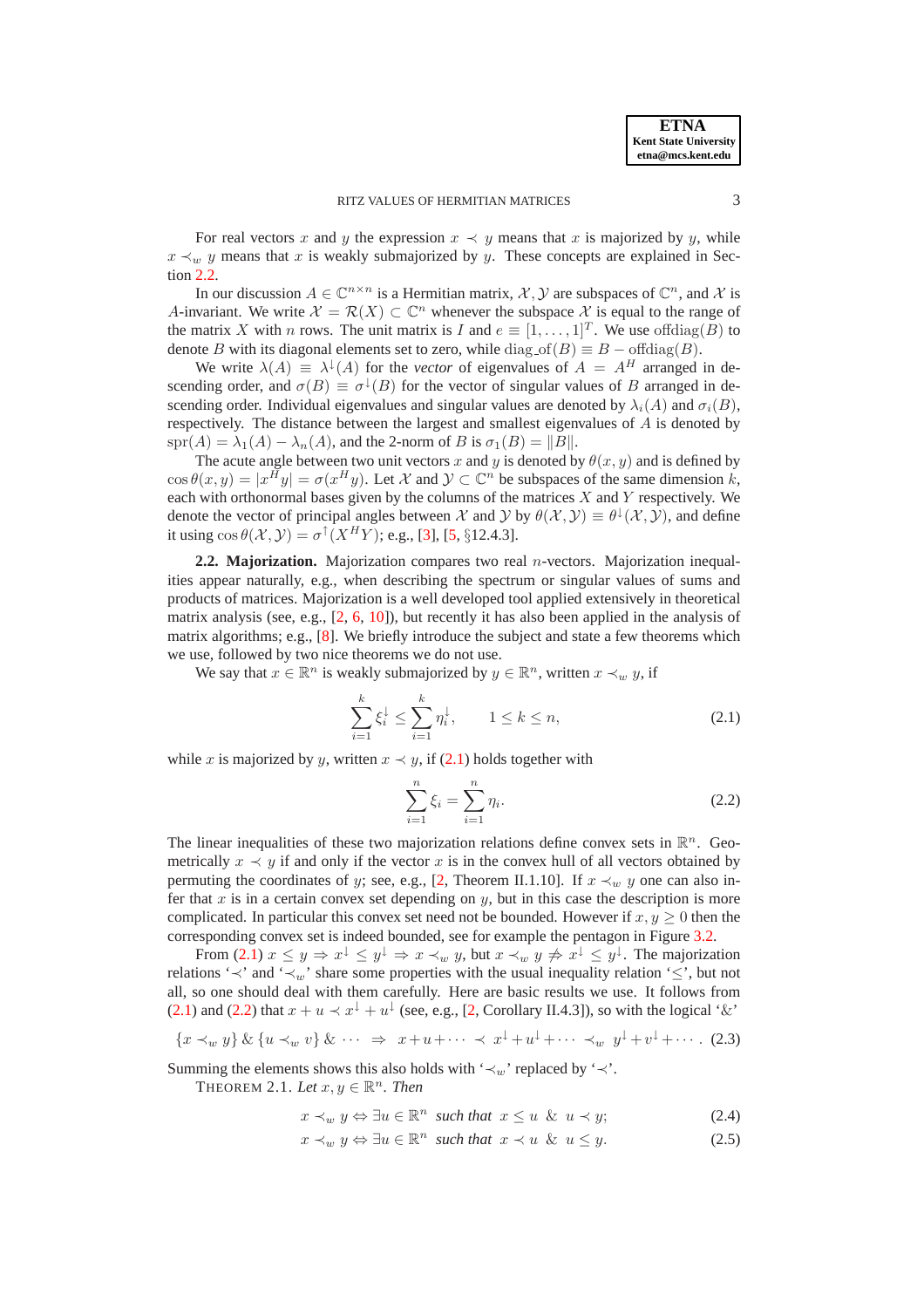*Proof.* See, e.g., [\[2,](#page-9-3) p. 39] for [\(2.4\)](#page-2-3). If  $x \prec u$  &  $u \leq y$ , then  $u^{\perp} \leq y^{\perp}$  and from [\(2.1\)](#page-2-1)  $x \prec_w y$ . Suppose  $x = x^{\downarrow} \prec_w y = y^{\downarrow}$ . Define  $\tau \equiv e^T y - e^T x$ , then  $\tau \geq 0$ . Define  $u \equiv y - e_n \tau$ , then  $u \leq y$  and  $u = u^{\downarrow}$ . But  $e^T u = e^T y - \tau = e^T x$  with  $\sum_{i=1}^j \xi_i \leq$  $\sum_{i=1}^{j} \eta_i = \sum_{i=1}^{j} \mu_i$  for  $1 \leq j \leq n-1$ , so  $x \prec u$ , proving [\(2.5\)](#page-2-4).

<span id="page-3-4"></span><span id="page-3-3"></span>THEOREM 2.2. (Lidskii [\[9\]](#page-10-9), see also, e.g., [\[2,](#page-9-3) p. 69])*.*

Let  $A, B \in \mathbb{C}^{n \times n}$  be Hermitian. Then  $\lambda(A) - \lambda(B) \prec \lambda(A - B)$ .

THEOREM 2.3. (See, e.g., [\[6,](#page-10-6) Theorem 3.3.16], [\[2,](#page-9-3) p. 75]).  $\sigma(AB) \le ||A|| \sigma(B)$  *and*  $\sigma(AB) \leq ||B||\sigma(A)$  *for arbitrary matrices* A *and* B *such that* AB *exists.* 

THEOREM 2.4. ("Schur's Theorem", see, e.g., [\[2,](#page-9-3) p. 35])*.*

Let  $A \in \mathbb{C}^{n \times n}$  be Hermitian, then  $\text{diag}_\text{-} \text{of}(A) e \prec \lambda(A)$ .

<span id="page-3-5"></span>For interest, here are two results involving ' $\prec_w$ ' that we do not use later.

THEOREM 2.5. (Weyl, see, e.g., [\[6,](#page-10-6) Theorem 3.3.13 (a), pp. 175–6])*.*

*For any*  $A \in \mathbb{C}^{n \times n}$ ,  $|\lambda(A)| \prec_w \sigma(A)$ .

Majorization inequalities are intimately connected with norm inequalities:

THEOREM 2.6. (Fan 1951, see, e.g., [\[6,](#page-10-6) Corollary 3.5.9], [\[13,](#page-10-10) § II.3])*. Let* A, B ∈  $\mathbb{C}^{m \times n}$ . Then  $\sigma(A) \prec_w \sigma(B) \Leftrightarrow |||A||| \leq |||B|||$  *for every unitarily invariant norm*  $||| \cdot |||$ *.* 

<span id="page-3-0"></span>**3. The special case of extreme eigenvalues.** In  $(1.1)$  we saw that if x is an eigenvector of a Hermitian matrix A and y is an approximation to x,  $x^H x = y^H y = 1$ , then the Rayleigh quotient  $y^H A y$  is a superior approximation to the eigenvalue  $x^H A x$  of A. A similar situation occurs in the multi-dimensional case. Suppose  $X, Y \in \mathbb{C}^{n \times k}$ ,  $X^H X = Y^H Y = I_k$ ,  $\mathcal{X} = \mathcal{R}(X)$ ,  $\mathcal{Y} = \mathcal{R}(Y)$ , where X is A-invariant, i.e.  $AX = X(X^HAX)$ . Then  $\lambda(X^HAX)$ is a vector containing the k eigenvalues of the matrix A corresponding to the invariant  $\mathcal{X}$ . Suppose that Y is some approximation to  $\mathcal{X}$ , then  $\lambda(Y^HAY)$ , called the vector of Ritz values of A relative to Y, approximates  $\lambda(X^HAX)$ . Theorem [1.2](#page-1-6) extends [\(1.1\)](#page-0-0) by providing an upper bound for  $d \equiv |\lambda(Y^HAY) - \lambda(X^HAX)|$ . The componentwise inequality  $d^{\downarrow} \leq$  spr(A) sin<sup>2</sup>  $\theta(\mathcal{X}, \mathcal{Y})$  is false, but it can be relaxed to weak submajorization to give Theorem [1.2.](#page-1-6) For the proof of the general statement [\(1.3\)](#page-1-2) of Theorem [1.2](#page-1-6) and for some other special cases not treated here we refer the reader to  $[1]$ . That paper also shows that the conjectured bound cannot be made any tighter, and discusses the issues which make the proof of the full Conjecture [1.1](#page-1-1) difficult.

Instead of [\(1.4\)](#page-1-5) in Theorem [1.2,](#page-1-6) in Theorem [3.3](#page-4-0) we prove a stronger result involving ' $\prec$ ' (rather than ' $\prec_w$ ') for this special case of extreme eigenvalues. We will prove the result for  $\mathcal{X} = \mathcal{R}(X)$  being the invariant space for the k largest eigenvalues of A. We would replace A by  $-A$  to prove the result for the k smallest eigenvalues. The eigenvalues and Ritz values depend on the subspaces  $\mathcal{X}, \mathcal{Y}$  and not on the choice of orthonormal bases. If we choose Y such that  $\mathcal{Y} = \mathcal{R}(Y)$ ,  $Y^H Y = I$ , and  $Y^H A Y$  is the diagonal matrix of Ritz values, then the columns of Y are called Ritz vectors. In this section we choose bases which usually are not eigenvectors or Ritz vectors, so we use the notation  $\tilde{X}, \tilde{Y}$  to indicate this. We first provide a general result for  $A = A^H$ .

<span id="page-3-2"></span>THEOREM 3.1. (See [\[1\]](#page-9-0)). Let  $X$ ,  $Y$  be subspaces of  $\mathbb{C}^n$  having the same dimension k, with orthonormal bases given by the columns of the matrices  $\widetilde{X}$  and  $\widetilde{Y}$  respectively. Let  $A \in \mathbb{C}^{n \times n}$  *be a Hermitian matrix,*  $\mathcal{X}$  *be A-invariant*,  $[\widetilde{X}, \widetilde{X}_{\perp}] \in \mathbb{C}^{n \times n}$  *unitary, and write*  $C = \tilde{X}^H \tilde{Y}, S = \tilde{X}_\perp^H \tilde{Y}, A_{11} \equiv \tilde{X}^H A \tilde{X}, A_{22} \equiv \tilde{X}_\perp^H A \tilde{X}_\perp$ . Then  $\tilde{X}$  and  $\tilde{Y}$  may be chosen *to give real diagonal*  $C \geq 0$  *with*  $C^2 + S^H S = I_k$ *, and* 

<span id="page-3-1"></span>
$$
d \equiv \lambda(\widetilde{X}^H A \widetilde{X}) - \lambda(\widetilde{Y}^H A \widetilde{Y}) = \lambda(A_{11}) - \lambda(CA_{11}C + S^H A_{22}S). \tag{3.1}
$$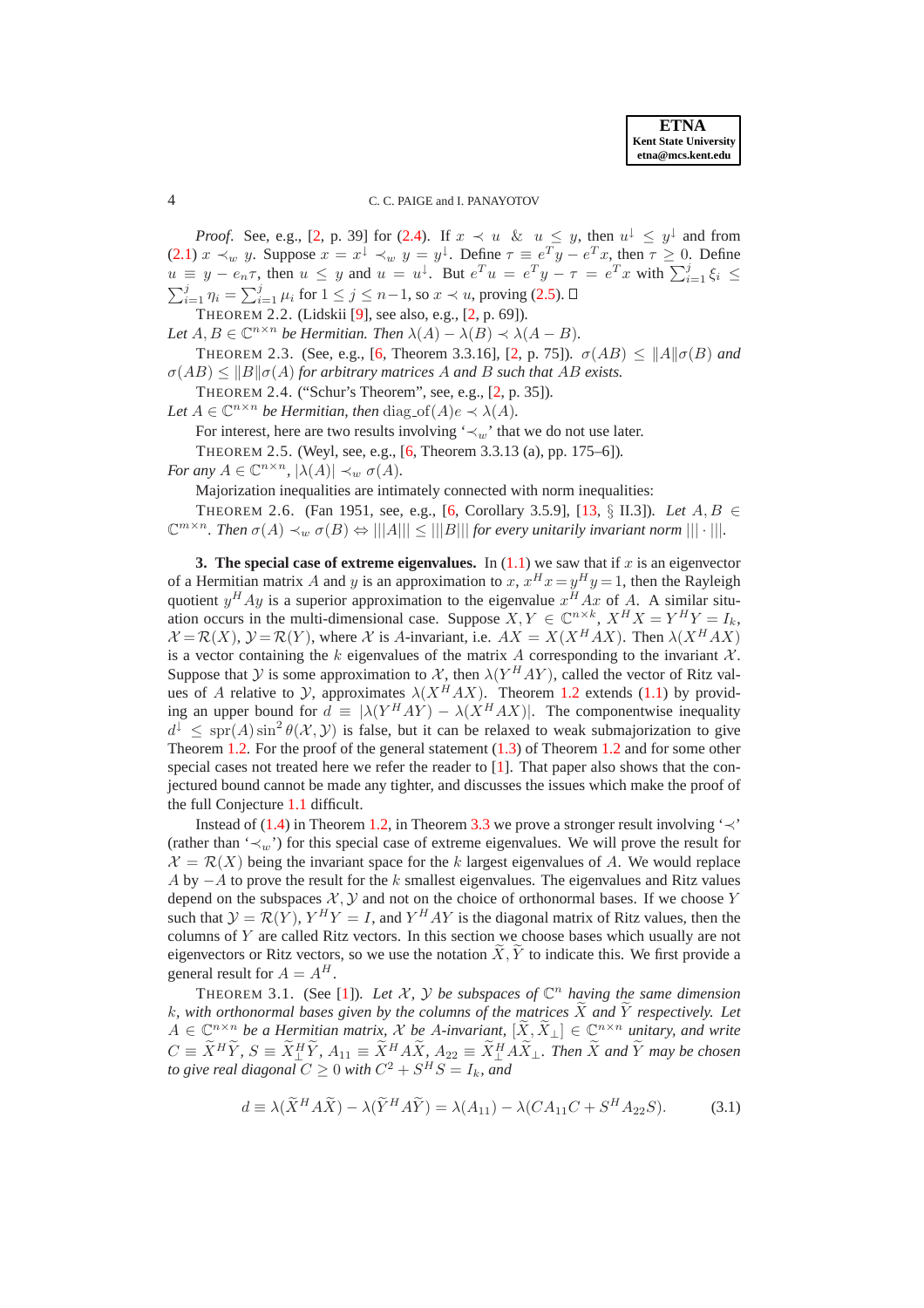**ETNA Kent State University etna@mcs.kent.edu**

*Proof.* By using the singular value decomposition we can choose  $\widetilde{Y}$  and unitary  $[\widetilde{X}, \widetilde{X}]$ to give  $k \times k$  diagonal  $\widetilde{X}^H \widetilde{Y}^H = C \geq 0$ , and  $(n-k) \times k$  S, in

$$
\mathcal{X} = \mathcal{R}(\widetilde{X}), \quad \mathcal{Y} = \mathcal{R}(\widetilde{Y}), \quad [\widetilde{X}, \widetilde{X}_{\perp}]^H \widetilde{Y} = \begin{bmatrix} \widetilde{X}^H \widetilde{Y} \\ \widetilde{X}_{\perp}^H \widetilde{Y} \end{bmatrix} = \begin{bmatrix} C \\ S \end{bmatrix}, \quad C^2 + S^H S = I_k, \tag{3.2}
$$

where with the definition of angles between subspaces, and appropriate ordering,

$$
\cos \theta(\mathcal{X}, \mathcal{Y}) = \sigma^{\uparrow}(\widetilde{X}^{H}\widetilde{Y}) = Ce,
$$
  
\n
$$
\sin^{2} \theta(\mathcal{X}, \mathcal{Y}) = e - \cos^{2} \theta(\mathcal{X}, \mathcal{Y}) = \lambda(I_{k} - C^{2}) = \lambda(S^{H}S) = \sigma(S^{H}S).
$$
\n(3.3)

Since X is A-invariant and  $[\tilde{X}, \tilde{X}_{\perp}]$  is unitary:

$$
[\widetilde{X}, \widetilde{X}_{\perp}]^{H} A [\widetilde{X}, \widetilde{X}_{\perp}] = \text{diag}(A_{11}, A_{22}), \text{ and } A = [\widetilde{X}, \widetilde{X}_{\perp}] \text{ diag}(A_{11}, A_{22}) [\widetilde{X}, \widetilde{X}_{\perp}]^{H},
$$

where  $\widetilde{X}^H A \widetilde{X} = A_{11} \in \mathbb{C}^{k \times k}$  and  $(\widetilde{X}_{\perp})^H A \widetilde{X}_{\perp} = A_{22} \in \mathbb{C}^{(n-k) \times (n-k)}$ . We can now use  $\widetilde{Y}^H[\widetilde{X}, \widetilde{X}_{\perp}] = [C^H, S^H] = [C, S^H]$  to show that

$$
\widetilde{Y}^H A \widetilde{Y} = \widetilde{Y}^H \left( [\widetilde{X}, \widetilde{X}_{\perp}] \operatorname{diag}(A_{11}, A_{22}) [\widetilde{X}, \widetilde{X}_{\perp}]^H \right) \widetilde{Y}
$$
  
= 
$$
\begin{bmatrix} C & S^H \end{bmatrix} \begin{bmatrix} A_{11} & 0 \\ 0 & A_{22} \end{bmatrix} \begin{bmatrix} C \\ S \end{bmatrix} = CA_{11}C + S^H A_{22}S.
$$

The expression we will later bound thus takes the form in  $(3.1)$ .  $\Box$ 

Now assume  $A_{11}$  in Theorem [3.1](#page-3-2) has the k largest eigenvalues of A. We see that [\(3.1\)](#page-3-1) is shift independent, so we assume we have shifted  $A := A - \lambda_{\min}(A_{11})I$  to make both the new  $A_{11}$  and  $-A_{22}$  nonnegative definite, see Figure [3.1,](#page-4-1) and we now have nonnegative definite square roots  $\sqrt{A_{11}}$  and  $\sqrt{-A_{22}}$ , giving

<span id="page-4-4"></span>
$$
||A_{11}|| + ||A_{22}|| = \text{spr}(A).
$$
\n(3.4)\n
$$
||A_{22}|| \longrightarrow ||A_{11}|| \longrightarrow ||A_{12}||
$$
\n
$$
\lambda_n \qquad \cdots \qquad \lambda_{k+1} \qquad \lambda_k = 0 \qquad \lambda_{k-1} \qquad \cdots \qquad \lambda_1
$$

<span id="page-4-5"></span><span id="page-4-2"></span><span id="page-4-1"></span>FIGURE 3.1. *Eigenvalues of the shifted matrix*

We give a lemma to use in our theorem for the improved version of  $(1.4)$ .

LEMMA 3.2. *If*  $-A_{22} \in \mathbb{C}^{(n-k)\times(n-k)}$  *is Hermitian nonnegative definite and*  $S \in \mathbb{C}^{(n-k)}$  $\mathbb{C}^{(n-k)\times k}$ , then  $0 \leq \lambda(-S^H A_{22} S) \leq ||A_{22}|| \sigma(S^H S)$ .

*Proof.* With the Cholesky factorization  $-A_{22} = L_2 L_2^H$  we have from Theorem [2.3](#page-3-3)

$$
0 \leq \lambda(-S^H A_{22} S) = \sigma(-S^H A_{22} S) = \sigma^2(L_2^H S) \leq ||L_2||^2 \sigma^2(S) = ||A_{22}|| \sigma(S^H S). \quad \Box
$$

<span id="page-4-0"></span>THEOREM 3.3. *Assume the notation and conditions of Theorem [3.1,](#page-3-2) but now also assume that the* A*-invariant* X *corresponds to the* k *largest eigenvalues of* A*. If we shift so that*  $A := A - \lambda_{\min}(A_{11})I$ , then the new  $A_{11}$  and  $-A_{22}$  are nonnegative definite and

$$
0 \le d \equiv \lambda(\widetilde{X}^H A \widetilde{X}) - \lambda(\widetilde{Y}^H A \widetilde{Y}) \prec u \equiv \lambda \left(\sqrt{A_{11}} S^H S \sqrt{A_{11}}\right) + \lambda(-S^H A_{22} S) \le \text{spr}(A) \sin^2 \theta(\mathcal{X}, \mathcal{Y}).
$$
\n(3.5)

<span id="page-4-6"></span><span id="page-4-3"></span>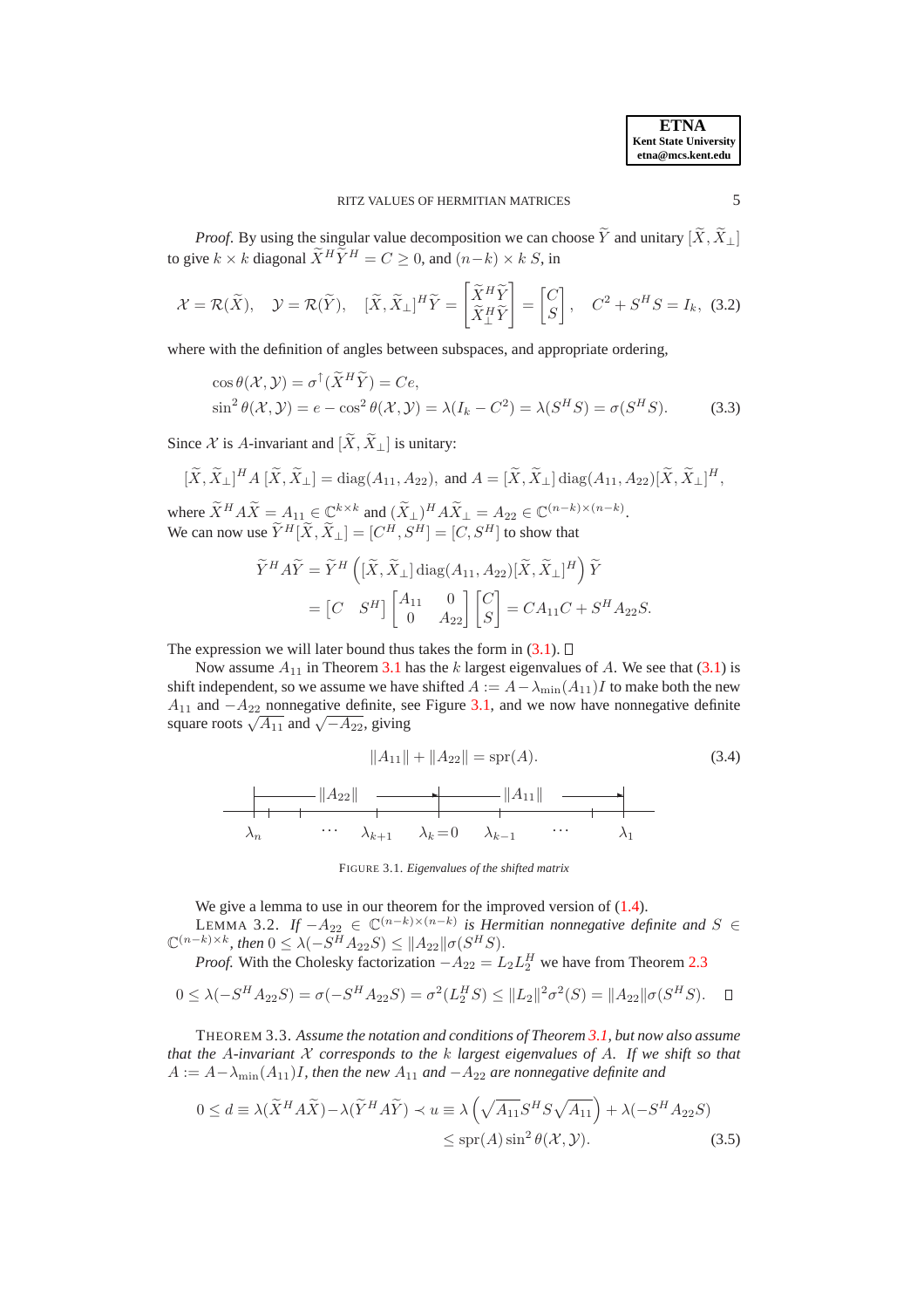*Proof.* Cauchy's Interlacing Theorem shows  $d > 0$ ; see, e.g., [\[2,](#page-9-3) p. 59]. From [\(3.1\)](#page-3-1)

$$
d = \{\lambda(A_{11}) - \lambda(CA_{11}C)\} + \{\lambda(CA_{11}C) - \lambda(CA_{11}C + S^H A_{22}S)\}.
$$
 (3.6)

<span id="page-5-2"></span>Using Lidskii's Theorem (Theorem [2.2](#page-3-4) here) we have in [\(3.6\)](#page-5-1)

<span id="page-5-4"></span><span id="page-5-1"></span>
$$
\lambda(CA_{11}C) - \lambda(CA_{11}C + S^H A_{22}S) \prec \lambda(-S^H A_{22}S), \tag{3.7}
$$

where since  $-A_{22}$  is nonnegative definite we see from Lemma [3.2](#page-4-2) and [\(3.3\)](#page-4-3) that

<span id="page-5-5"></span><span id="page-5-3"></span>
$$
0 \le \lambda(-S^H A_{22} S) \le \|A_{22}\| \sigma(S^H S) = \|A_{22}\| \sin^2 \theta(\mathcal{X}, \mathcal{Y}). \tag{3.8}
$$

Next since AB and BA have the same nonzero eigenvalues, by using Lidskii's Theorem,  $C^2 + S^H S = I$ , and Theorem [2.3,](#page-3-3) we see in [\(3.6\)](#page-5-1) that (this was proven in [\[1\]](#page-9-0)):

$$
0 \le \lambda(A_{11}) - \lambda(CA_{11}C) = \lambda(\sqrt{A_{11}}\sqrt{A_{11}}) - \lambda(\sqrt{A_{11}}C^2\sqrt{A_{11}})
$$
  

$$
\prec \lambda(\sqrt{A_{11}}\sqrt{A_{11}} - \sqrt{A_{11}}C^2\sqrt{A_{11}})
$$
  

$$
= \lambda(\sqrt{A_{11}}(I - C^2)\sqrt{A_{11}}) = \lambda(\sqrt{A_{11}}S^HS\sqrt{A_{11}}) \quad (3.9)
$$
  

$$
\le \|A_{11}\|\sigma(S^HS) = \text{spr}(A_{11})\sin^2\theta(\mathcal{X}, \mathcal{Y}). \quad (3.10)
$$

Combining [\(3.6\)](#page-5-1), [\(3.7\)](#page-5-2) and [\(3.9\)](#page-5-3) via the ' $\prec$ ' version of [\(2.3\)](#page-2-5) gives

$$
d \equiv \lambda(\widetilde{X}^H A \widetilde{X}) - \lambda(\widetilde{Y}^H A \widetilde{Y}) \prec u \equiv \lambda\left(\sqrt{A_{11}} S^H S \sqrt{A_{11}}\right) + \lambda(-S^H A_{22} S), \quad (3.11)
$$

and using the bounds  $(3.8)$  and  $(3.10)$  with  $(3.4)$  proves  $(3.5)$ .  $\Box$ 

REMARK 3.4. Since  $0 \le d$ , we see from [\(2.5\)](#page-2-4) that [\(3.5\)](#page-4-5) implies [\(1.4\)](#page-1-5), and (1.4) implies  $(3.5)$  *for some* u. The improvement in Theorem [3.3](#page-4-0) is that it provides a useful such u in [\(3.11\)](#page-5-6). This is a small advance, but any insight might help in this area.

<span id="page-5-6"></span>

FIGURE 3.2.  $0 \le d \prec u \le b \equiv \text{spr}(A) \cdot \sin^2 \theta^{\downarrow}(\mathcal{X}, \mathcal{Y})$ *, so*  $d \prec_w b$ *, and d must lie in the pentagon.* 

<span id="page-5-0"></span>Figure [3.2](#page-5-0) illustrates the  $\mathbb{R}^2$  case of possible d and u if we know only the vector  $b \equiv$  $\text{spr}(A) \cdot \sin^2 \theta(\mathcal{X}, \mathcal{Y})$ . Note that this illustrates possible  $d^{\uparrow}$  as well as  $d^{\downarrow}$ . Later we show we can do better by using more information about  $u = \lambda \left( \sqrt{A_{11}} S^H S \sqrt{A_{11}} \right) + \lambda \left( -S^H A_{22} S \right)$ .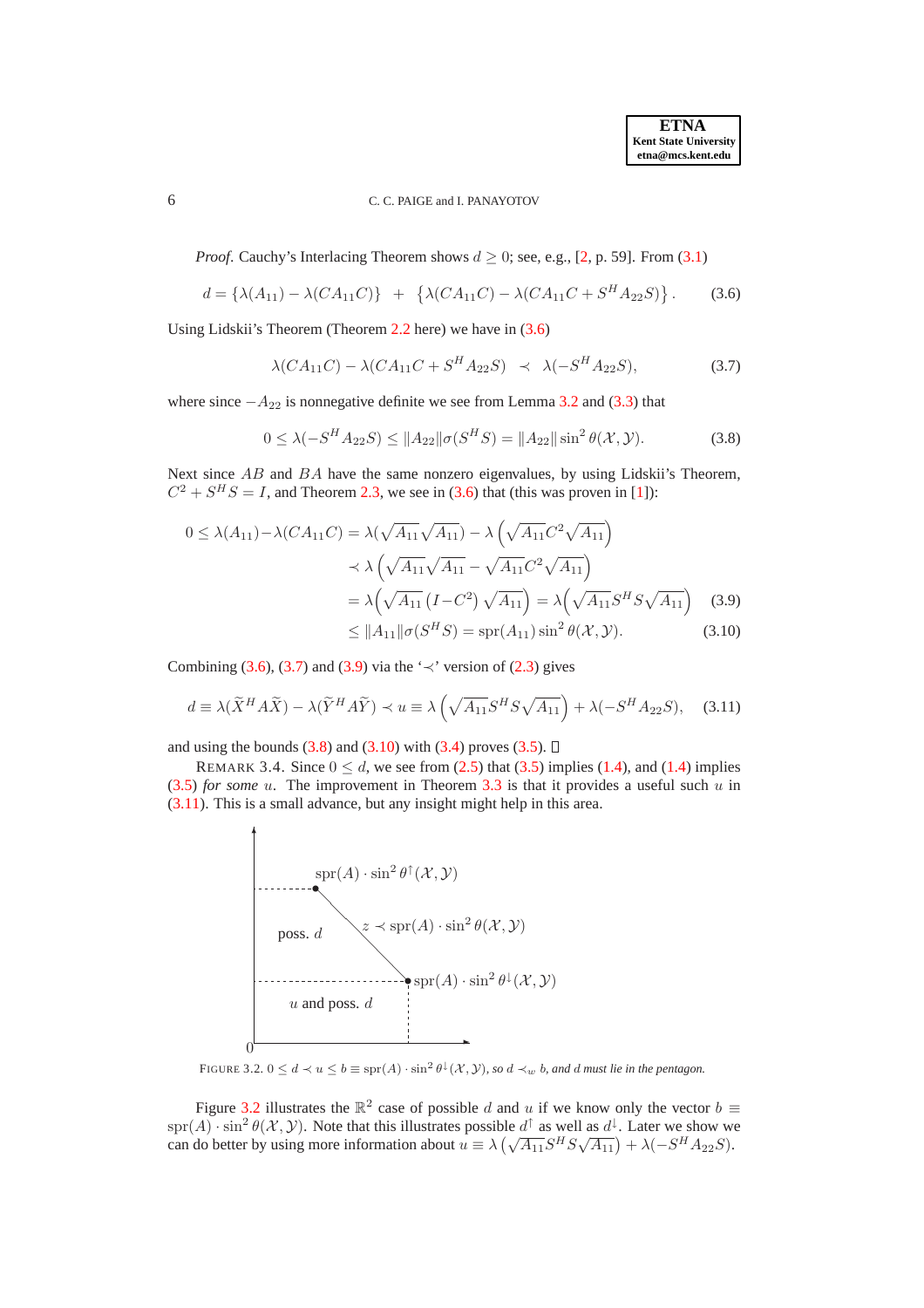<span id="page-6-0"></span>**4. Comparison with the classical bounds.** Here we compare the present majorization approach with the classical approach in the case where the conjectured bound [\(1.2\)](#page-1-3) holds. For comments on this see Remark [1.3.](#page-1-7) We can add:

COROLLARY 4.1. *If Conjecture [1.1](#page-1-1) is true, then from [\[2,](#page-9-3) Example II.3.5 (iii)]*

<span id="page-6-1"></span>
$$
|\lambda(X^H A X) - \lambda(Y^H A Y)|^p \prec_w \text{spr}(A)^p \sin^{2p} \theta(\mathcal{X}, \mathcal{Y}) \text{ and}
$$
  

$$
||\lambda(X^H A X) - \lambda(Y^H A Y)||_p \le ||\text{spr}(A) \sin^2 \theta(\mathcal{X}, \mathcal{Y})||_p, \text{ for } p \ge 1,
$$
 (4.1)

*where the exponent is applied to each element of a vector, [\(4.1\)](#page-6-1) comes from the last inequality in [\(2.1\)](#page-2-1), and these are the standard vector* p*-norms; see, e.g., [\[2,](#page-9-3) p. 84].*

Given an A-invariant subspace  $\mathcal X$  and an approximation  $\mathcal Y$ , both of dimension k, the choice of respective orthonormal bases X and Y does not change the Ritz values. Take  $X =$  $[x_1, \ldots, x_k], Y = [y_1, \ldots, y_k]$ , each with orthonormal columns so that  $X^H A X$ ,  $Y^H A Y$  are diagonal matrices with elements decreasing along the main diagonal. Thus the  $x_i$  are (some choice of) eigenvectors of A corresponding to the subspace  $\mathcal{X}$ , while the  $y_i$  are Ritz vectors of A corresponding to  $Y$ . Then the classical result  $(1.1)$  shows that

$$
|x_i^H A x_i - y_i^H A y_i| \le \text{spr}(A) \sin^2 \theta(x_i, y_i), \qquad i = 1, ..., k. \tag{4.2}
$$

<span id="page-6-2"></span>Because it uses angles between vectors rather than angles between subspaces, this bound can be unnecessarily weak. As an extreme example, if  $x_1$  and  $x_2$  correspond to a double eigenvalue, then it is possible to have  $y_1 = x_2$  and  $y_2 = x_1$ , giving the extremely poor bound in [\(4.2\)](#page-6-2) of  $0 = |x_i^H A x_i - y_i^H A y_i| \le \text{spr}(A)$  for both  $i = 1$  and  $i = 2$ .

<span id="page-6-3"></span>Setting  $c \equiv [\cos \theta(x_1, y_1), \dots, \cos \theta(x_k, y_k)]^T$ ,  $s \equiv [\sin \theta(x_1, y_1), \dots, \sin \theta(x_k, y_k)]^T$ , and  $c^2$ ,  $s^2$  to be the respective vectors of squares of the elements of c and s, here we can rewrite these  $k$  classical eigenvalue bounds as

$$
d \equiv |X^H A X - Y^H A Y|e = |\lambda (X^H A X) - \lambda (Y^H A Y)| \le \text{spr}(A) s^2. \tag{4.3}
$$

<span id="page-6-4"></span>We will compare this to the conjectured  $(1.2)$  and the known  $(1.4)$ :

$$
d \equiv |\lambda(X^H A X) - \lambda(Y^H A Y)| \prec_w \text{spr}(A) \sin^2 \theta(\mathcal{X}, \mathcal{Y}).
$$
 (4.4)

This does not have the weakness mentioned regarding [\(4.2\)](#page-6-2), which gives it a distinct advantage. The expressions [\(4.3\)](#page-6-3) and [\(4.4\)](#page-6-4) have similar forms, but differ in the angles and relations that are used. Notice that  $s^2 = e - |\text{diag_of}(X^H Y)|^2 e$ , whereas  $\sin^2 \theta(\mathcal{X}, \mathcal{Y}) =$  $e - [\sigma^2(X^H Y)]^{\dagger}$ . Here  $X^H Y$  contains information about the relative positions of X and y. In the classical case we use only the diagonal of  $X^H Y$  to estimate the eigenvalue approximation error, whereas in the majorization approach we use the singular values of this product. Note in comparing the two bounds that in the inequality relation the order of the elements must be respected, whereas in the majorization relation the order in which the errors are given does not play a role.

Before dealing with more theory we present an illustrative example. Let

$$
A = \begin{bmatrix} 1 & 0 & 0 \\ 0 & 0 & 0 \\ 0 & 0 & 0 \end{bmatrix}, \ \ X = \begin{bmatrix} 1 & 0 \\ 0 & 1 \\ 0 & 0 \end{bmatrix}, \ \ Y = \begin{bmatrix} \frac{1}{\sqrt{3}} & 0 \\ \frac{1}{\sqrt{3}} & \frac{1}{\sqrt{2}} \\ \frac{1}{\sqrt{3}} & \frac{1}{\sqrt{2}} \end{bmatrix},
$$

where the columns of  $X = [x_1, x_2]$  are eigenvectors of A corresponding to the eigenvalues 1 and 0 respectively. Since

$$
Y^H A Y = \begin{bmatrix} \frac{1}{3} & 0\\ 0 & 0 \end{bmatrix}
$$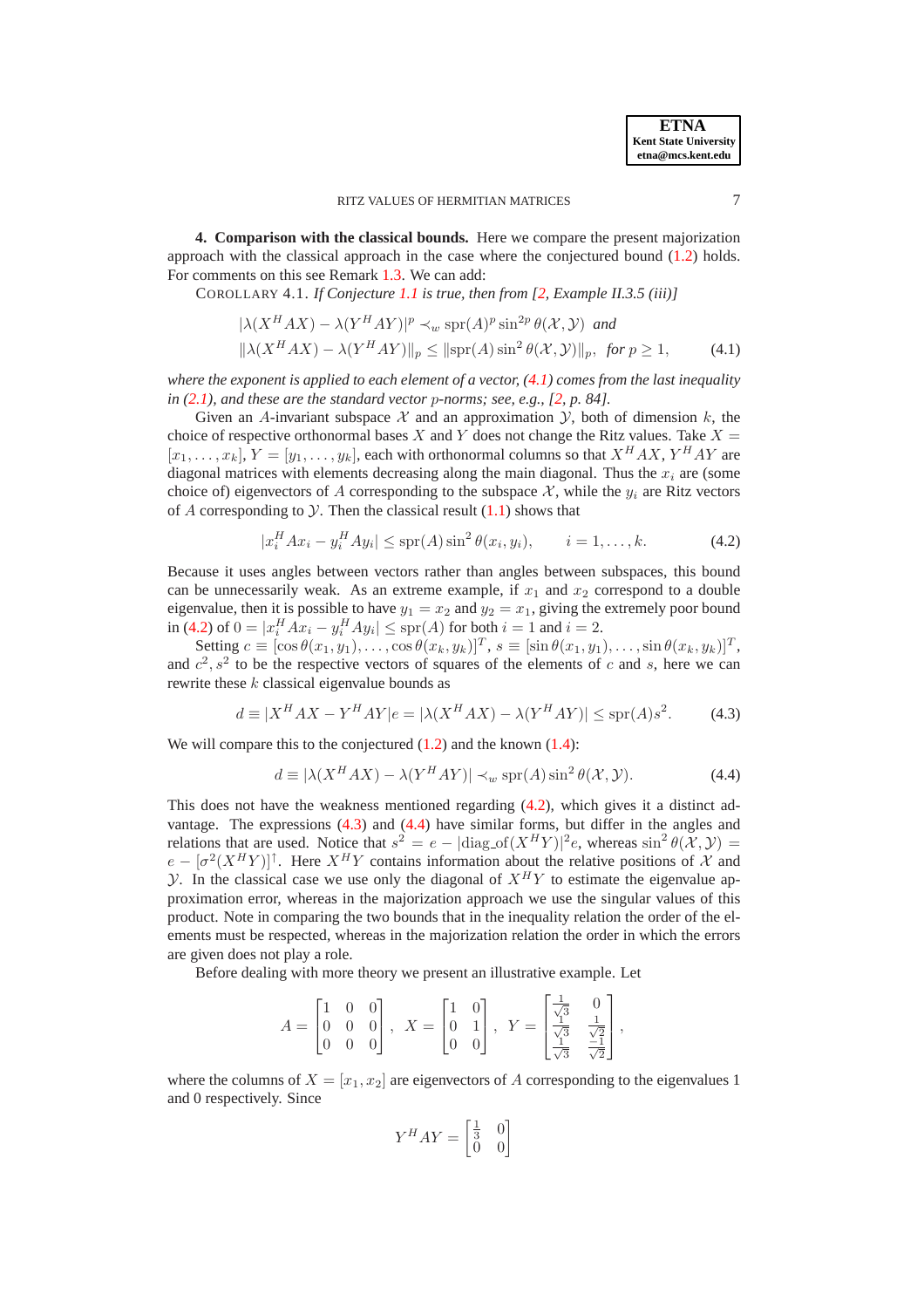is diagonal, the ordered Ritz values for the subspace  $\mathcal{Y} = \mathcal{R}(Y)$  are just 1/3 and 0, with corresponding Ritz vectors given by the columns  $y_1$  and  $y_2$  of Y. Hence  $spr(A) = 1$  and

$$
\begin{bmatrix}\n\cos \theta(x_1, y_1) \\
\cos \theta(x_2, y_2)\n\end{bmatrix} = \begin{bmatrix}\n\frac{1}{\sqrt{3}} \\
\frac{1}{\sqrt{2}}\n\end{bmatrix} \Rightarrow s^2 \equiv \begin{bmatrix}\n\sin^2 \theta(x_1, y_1) \\
\sin^2 \theta(x_2, y_2)\n\end{bmatrix} = \begin{bmatrix}\n\frac{2}{3} \\
\frac{1}{2}\n\end{bmatrix}.
$$

On the other hand we have for  $\sin^2 \theta^{\downarrow}(\mathcal{X}, \mathcal{Y})$  and the application of [\(4.3\)](#page-6-3) and [\(4.4\)](#page-6-4):

$$
\cos \theta^{\uparrow}(\mathcal{X}, \mathcal{Y}) = \sigma(X^{H}Y) = \sigma\left(\begin{bmatrix} \frac{1}{\sqrt{3}} & 0\\ \frac{1}{\sqrt{3}} & \frac{1}{\sqrt{2}} \end{bmatrix}\right) = \begin{bmatrix} 1\\ \frac{1}{\sqrt{6}} \end{bmatrix} \Rightarrow \sin^{2} \theta^{\downarrow}(\mathcal{X}, \mathcal{Y}) = \begin{bmatrix} \frac{5}{6} \\ 0 \end{bmatrix},
$$
  
\n $d \equiv |\lambda(X^{H}AX) - \lambda(Y^{H}AY)| = \begin{bmatrix} \frac{2}{3} \\ 0 \end{bmatrix} \leq s^{2} = \begin{bmatrix} \frac{2}{3} \\ \frac{1}{2} \end{bmatrix}, \quad d = \begin{bmatrix} \frac{2}{3} \\ 0 \end{bmatrix} \prec_{w} \sin^{2} \theta^{\downarrow}(\mathcal{X}, \mathcal{Y}) = \begin{bmatrix} \frac{5}{6} \\ 0 \end{bmatrix},$ 

showing how  $(4.3)$  holds, so this nonnegative d lies in the dashed-line bounded area in Fig-ure [4.1,](#page-7-0) and how  $(4.4)$  holds, so that d lies below the thin outer diagonal line. We also see how the later theoretical relationships [\(4.5\)](#page-8-0), [\(4.7\)](#page-8-1), and [\(4.8\)](#page-9-4) are satisfied.

In this example we are approximating the two largest eigenvalues  $0$  and  $1$ , so  $(3.5)$  must hold. In this example  $A_{22} = 0$ , so  $u = \lambda(\sqrt{A_{11}} S^H S \sqrt{A_{11}})$ . To satisfy [\(3.2\)](#page-4-6) we need the SVD of  $X^H Y$  (here  $\widetilde{X} = X U, \widetilde{Y} = Y V$ ):

$$
U^H X^H Y V = \frac{1}{\sqrt{5}} \begin{bmatrix} -2 & 1 \\ 1 & 2 \end{bmatrix} \begin{bmatrix} 1/\sqrt{3} & 0 \\ 1/\sqrt{3} & 1/\sqrt{2} \end{bmatrix} \begin{bmatrix} -\sqrt{2} & \sqrt{3} \\ \sqrt{3} & \sqrt{2} \end{bmatrix} \frac{1}{\sqrt{5}} = C = \begin{bmatrix} 1/\sqrt{6} & 0 \\ 0 & 1 \end{bmatrix}.
$$

The form of C shows  $S = [\sqrt{5/6}, 0]$  in [\(3.2\)](#page-4-6), giving  $u^T = [2/3, 0]$  since

$$
A_{11} = U^H X^H A X U = U^H e_1 e_1^T U = \frac{1}{5} \begin{bmatrix} 4 & -2 \\ -2 & 1 \end{bmatrix}, A_{11}^2 = A_{11}, u = \lambda \left(\frac{2}{3} A_{11}\right).
$$

Since  $d \sim u$  in [\(3.5\)](#page-4-5), d must lie *on* the thick inner diagonal line in Figure [4.1.](#page-7-0) In fact it is at the bottom right corner of this convex set. It can be seen that  $d \prec u$  is very much stronger than  $d \le \text{spr}(A) \sin^2 \theta(\mathcal{X}, \mathcal{Y})$  in [\(3.5\)](#page-4-5), and that  $d \prec u$  describes by far the smallest of the three sets containing d.



<span id="page-7-1"></span>FIGURE 4.1. *Majorization and classical bounds on the eigenvalue error vector d,*  $spr(A) = 1$ *.* 

<span id="page-7-0"></span>The next theorem and its corollaries illustrate situations where the general majorization bound is superior to the classical bound.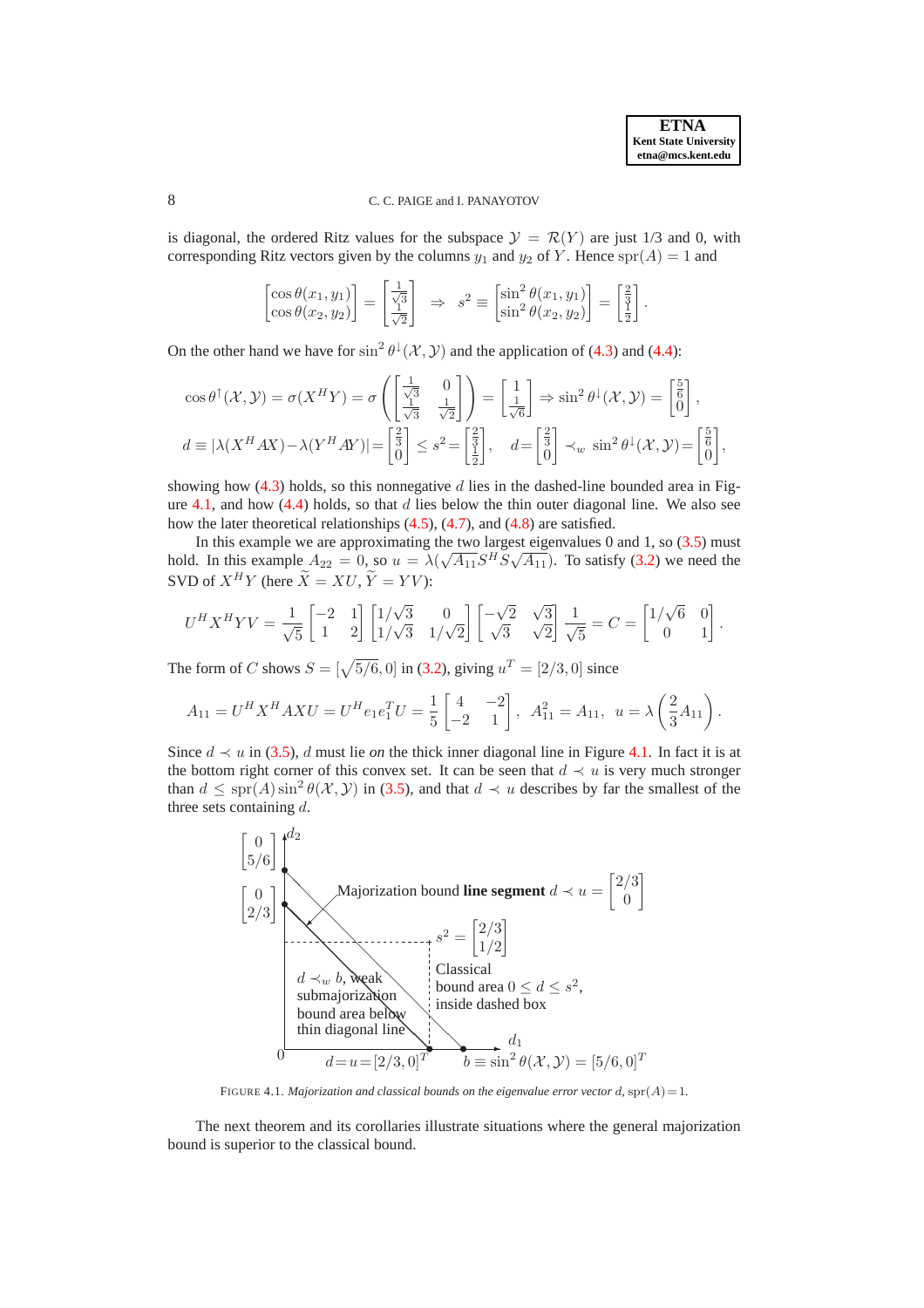**ETNA Kent State University etna@mcs.kent.edu**

<span id="page-8-0"></span>THEOREM 4.2. Let  $X = [x_1, \ldots, x_k]$  be a matrix of k orthonormal eigenvectors of A, *and*  $Y = [y_1, \ldots, y_k]$  *a matrix of* k *orthonormal Ritz vectors of A. Then with*  $\mathcal{X} \equiv \mathcal{R}(X)$ *and*  $\mathcal{Y} \equiv \mathcal{R}(Y)$  *and the notation presented earlier we have* 

$$
\sum_{i=1}^{j} \sin^2 \theta_i^{\uparrow}(\mathcal{X}, \mathcal{Y}) \le \sum_{i=1}^{j} \sin^2 \theta^{\uparrow}(x_i, y_i), \qquad 1 \le j \le k.
$$
 (4.5)

*Proof.* Notice that  $c^2 = |\text{diag\_of}(X^H Y)|^2 e \leq \text{diag\_of}(Y^H X X^H Y)e$ . Using Schur's Theorem (Theorem [2.4](#page-3-5) here) we have

$$
c^{2} = |\text{diag\_of}(X^{H}Y)|^{2} e \le \text{diag\_of}(Y^{H}XX^{H}Y)e
$$

$$
\prec \lambda(Y^{H}XX^{H}Y) = \sigma^{2}(X^{H}Y) = \cos^{2}\theta(\mathcal{X}, \mathcal{Y}).
$$

We apply  $(2.4)$  to this, then use  $(2.1)$ , to give

$$
c^2 \prec_w \cos^2 \theta(\mathcal{X}, \mathcal{Y}), \qquad \sum_{i=1}^j \cos^2 \theta^\uparrow(x_i, y_i) \leq \sum_{i=1}^j \cos^2 \theta_i^\uparrow(\mathcal{X}, \mathcal{Y}), \quad 1 \leq j \leq k,
$$

from which  $(4.5)$  follows.  $\square$ 

Notice that the angles in [\(4.5\)](#page-8-0) are given in *increasing* order. Thus [\(4.5\)](#page-8-0) does *not* show that  $\sin^2 \theta(\mathcal{X}, \mathcal{Y}) \prec_w s^2$  for comparing [\(4.3\)](#page-6-3) and [\(4.4\)](#page-6-4). It is not important here, but the majorization literature has a special notation for denoting relations of the form [\(4.5\)](#page-8-0), whereby [\(4.5\)](#page-8-0) can be rewritten as

<span id="page-8-1"></span>
$$
s^2 \prec^w \sin^2 \theta(\mathcal{X}, \mathcal{Y}).
$$

Here ' $\prec^w$ ' means 'is weakly supermajorized by'. In general  $x \prec_w y \Leftrightarrow -x \prec^w -y$ , see for example [\[2,](#page-9-3) pp. 29–30].

Theorem [4.2](#page-7-1) has the following important consequence.

<span id="page-8-2"></span>COROLLARY 4.3. *The majorization bound [\(4.4\)](#page-6-4) provides a better estimate for the total error defined as the sum of all the absolute errors (or equivalently* k *times the average error) of eigenvalue approximation than the classical bounds [\(4.3\)](#page-6-3). That is*

$$
\|\lambda(X^H A X) - \lambda(Y^H A Y)\|_1 \le \text{spr}(A) \|\sin^2 \theta(\mathcal{X}, \mathcal{Y})\|_1 \le \text{spr}(A) \|s^2\|_1. \tag{4.6}
$$

It follows that if we are interested in the overall (average) quality of approximation of the eigenvalue error, rather than a specific component, the majorization bound provides a better estimate than the classical one. The improvement  $\Delta^2$  in this total error bound satisfies

$$
\Delta^2/\text{spr}(A) \equiv e^T s^2 - e^T \sin^2 \theta(\mathcal{X}, \mathcal{Y}) = e^T \cos^2 \theta(\mathcal{X}, \mathcal{Y}) - e^T c^2
$$

$$
= e^T \sigma^2 (X^H Y) - e^T c^2
$$

$$
= \|X^H Y\|_F^2 - \|\text{diag\_of}(X^H Y)\|_F^2 = \|\text{offdiag}(X^H Y)\|_F^2. \tag{4.7}
$$

Note that  $\Delta^2 \to 0$  as  $Y \to X$ , but that  $\Delta^2$  can stay positive even as  $\mathcal{Y} \to \mathcal{X}$ . This is a weakness of the classical bound similar to that mentioned following [\(4.2\)](#page-6-2). Thus since  $\sin^2 \theta(\mathcal{X}, \mathcal{Y}) = 0 \Leftrightarrow \mathcal{Y} = \mathcal{X}$ , the majorization bound is tight as  $\mathcal{Y} \to \mathcal{X}$ , while the classical bound might not be.

Equation [\(4.7\)](#page-8-1) also leads to a nice geometrical result. See Figure [4.1](#page-7-0) for insight.

COROLLARY 4.4. The point  $spr(A)s^2$  of the classical bound [\(4.3\)](#page-6-3) is never contained *within the majorization bound* [\(4.4\)](#page-6-4) *unless*  $s^2 = 0$ *, in which case*  $|X^H Y| = I$  *and both*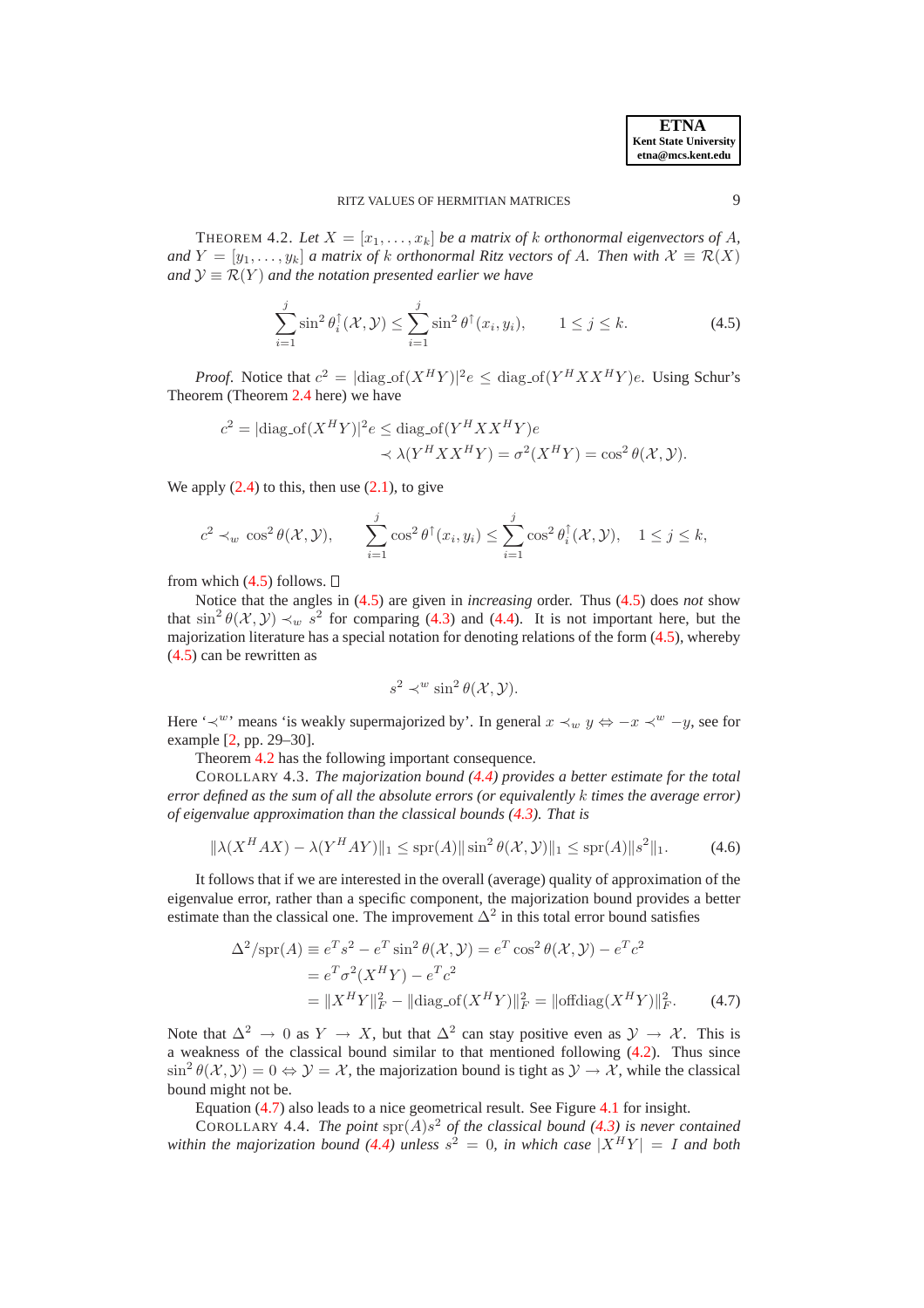<span id="page-9-4"></span>*bounds are zero. So unless*  $|X^H Y| = I$  *the majorization bound always adds information to the classical bound. Mathematically*

$$
|X^H Y| \neq I \Leftrightarrow s \neq 0, \qquad s \neq 0 \Rightarrow s^2 \nless_{w} \sin^2 \theta(\mathcal{X}, \mathcal{Y}). \tag{4.8}
$$

*Proof.* The first part of [\(4.8\)](#page-9-4) follows from the definition  $s \equiv (\sin \theta(x_i, y_i))$ , and then the second follows from [\(4.7\)](#page-8-1) since  $e^T s^2 > e^T \sin^2 \theta(\mathcal{X}, \mathcal{Y})$  shows that  $s^2 \prec_w \sin^2 \theta(\mathcal{X}, \mathcal{Y})$ does not hold, see the definition of ' $\prec_w$ ' in [\(2.1\)](#page-2-1).  $\Box$ 

From the previous corollary we see that  $spr(A)s^2$  must lie outside the pentagon in Fig-ure [3.2.](#page-5-0) It might be thought that we could still have  $spr(A)s^2$  lying between zero and the extended diagonal line in Figure [3.2,](#page-5-0) but this is not the case. In general:

COROLLARY 4.5. *Let* H *denote the convex hull of the set*

 ${P \sin^2 \theta(X, Y) : P \text{ is a } k \times k \text{ permutation matrix}}.$ 

*Then H lies on the boundary of the half-space*  $S \equiv \{z : e^T z \le e^T \sin^2 \theta(\mathcal{X}, \mathcal{Y})\}$ , and  $s^2$  is *not in the strict interior of this half-space.*

*Proof.* For any  $z \in \mathcal{H}$  we have  $z = (\sum_i \alpha_i P_i) \sin^2 \theta(\mathcal{X}, \mathcal{Y})$  for a finite number of permutation matrices  $P_i$  with  $\sum_i \alpha_i = 1$ , all  $\alpha_i \ge 0$ . Thus  $e^T z = e^T \sin^2 \theta(\mathcal{X}, \mathcal{Y})$  and z lies on the boundary of S. Therefore  $\mathcal{H}$  lies on the boundary of S. From [\(4.7\)](#page-8-1)  $e^{T} s^2 =$  $e^{T} \sin^{2} \theta(\mathcal{X}, \mathcal{Y}) + ||\text{offdiag}(X^{H}Y)||_{F}^{2} \geq e^{T} \sin^{2} \theta(\mathcal{X}, \mathcal{Y})$ , so  $s^{2}$  cannot lie in the interior of  $\mathcal{S}$ .  $\Box$ 

<span id="page-9-1"></span>**5. Comments and conclusions.** For a given approximate invariant subspace we discussed majorization bounds for the resulting Rayleigh-Ritz approximations to eigenvalues of Hermitian matrices. We showed some advantages of this approach compared with the classical bound approach. We gave a proof in Theorem [3.3](#page-4-0) of [\(3.5\)](#page-4-5), a slightly stronger result than [\(1.4\)](#page-1-5), proven in [\[1\]](#page-9-0). This suggests the possibility that knowing

$$
u \equiv \lambda \left( \sqrt{A_{11}} S^H S \sqrt{A_{11}} \right) + \lambda (-S^H A_{22} S)
$$

in [\(3.5\)](#page-4-5) could be more useful than just knowing its bound  $u \le \text{spr}(A) \sin^2 \theta(\mathcal{X}, \mathcal{Y})$ , and this is supported by Figure [4.1.](#page-7-0)

In Section [4](#page-6-0) the majorization result [\(4.4\)](#page-6-4) with bound spr(A) sin<sup>2</sup>  $\theta$ (X, Y) was compared with the classical bound  $spr(A)s^2$  in [\(4.3\)](#page-6-3). It was shown in [\(4.8\)](#page-9-4) that  $s \neq 0 \Rightarrow$  $s^2 \nless w \sin^2 \theta(\mathcal{X}, \mathcal{Y})$ , so that this majorization result always gives added information. It was also seen to give a stronger 1-norm bound in [\(4.6\)](#page-8-2). From these, the other results here, and [\[1,](#page-9-0) [7,](#page-10-4) [8\]](#page-10-8), we conclude that this majorization approach is worth further study.

Care was taken to illustrate some of the ideas with simple diagrams in  $\mathbb{R}^2$ .

**Acknowledgments.** Comments from an erudite and very observant referee helped us to give a nicer and shorter proof for Lemma [3.2,](#page-4-2) and to improve the presentation in general.

#### REFERENCES

- <span id="page-9-0"></span>[1] M. E. ARGENTATI, A. V. KNYAZEV, C. C. PAIGE, AND I. PANAYOTOV, *Bounds on changes in Ritz values for a perturbed invariant subspace of a Hermitian matrix*, SIAM J. Matrix Anal. Appl., 30 (2008), pp. 548–559.
- <span id="page-9-3"></span><span id="page-9-2"></span>[2] R. BHATIA, *Matrix Analysis*, Springer, New York, 1997.
- [3] Å. BJÖRCK AND G. H. GOLUB, *Numerical methods for computing angles between linear subspaces*, Math. Comp., 27 (1973), pp. 579–594.